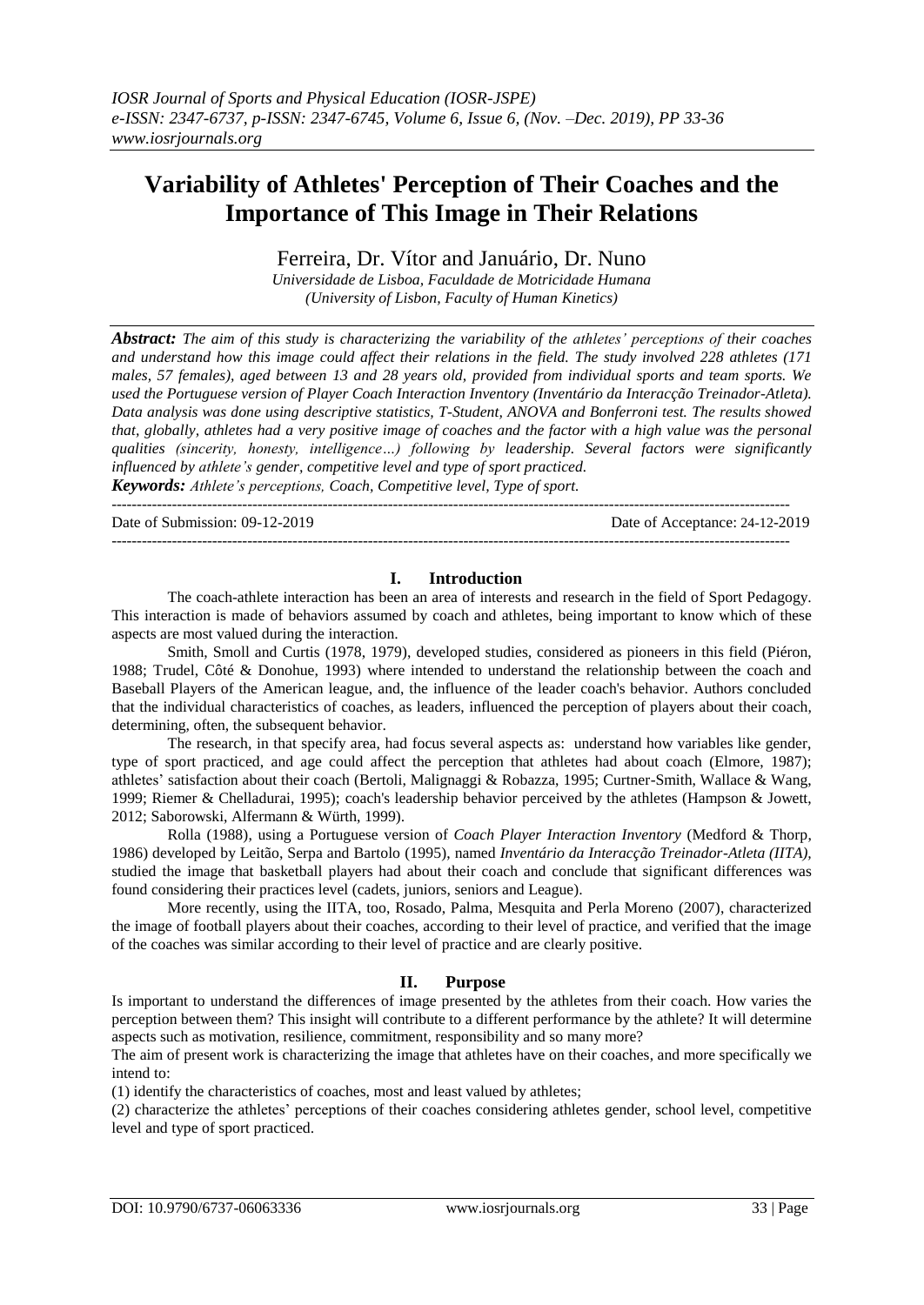#### **III. Method**

We used a design quantitative nonexperimental descriptive study. Participants include 228 athletes. We used the Portuguese version of *Player Coach Interaction Inventory* (Medford & Thorpe, 1986, developed to portuguese by Leitão, Serpa and Bártolo, 1995 – the *Inventário de Interacção Treinador–Atleta (I.I.T.A).* Data was collected, and a data analysis was done using. the Statistical Package for Social Sciences Software (IBM SPSS Statistics 21). The level of significance was  $p \le 0.05$ .

*Participants.* The study involved 228 athletes (171 males, 57 females), aged between 13 and 28 years old. The athletes' school levels were the following: 30 from middle school; 163 from high school and 36 from university. Considering the type of sports, 120 provided from individual sports and 108 from the team sports. The athletes' years of practice range between one and 18 years.

*Instrument.* We used the Portuguese version of *Player Coach Interaction Inventory* (Medford & Thorpe, 1986) developed by Leitão, Serpa and Bártolo, 1995 – the Inventário de Interacção Treinador–Atleta (I.I.T.A) The questionnaire is composed by 23 adjectives and intend to characterize the coach interaction, on a Likert seven points scale. The score on the questionnaire is obtained by the sum of items, ranging between 23 and 161.

We used the factorial structure referenced by Rosado et al. (2007), examined with exploratory factor analysis. Results from analyses established the existence of three factors that the authors designated as *communication resources and interpersonal relationships* (factor 1), *leadership* (factor 2) and *personal qualities* (factor 3). Each one of these factors presents high internal consistency (F1 = 0.90; F2 = 0.89; F3 = 0.89).

*Procedures.* After explaining the study aims and receiving the athletes or parents informed, the questionnaires were applied by the research team, at the beginning of training, in order to avoid situations of inattention provided by tiredness. Was requesting to answer sincerely, stating that there are no right or wrong answers, and also the confidentiality of responses was guaranteed. After this, were read the instructions and athletes started fill out the questionnaire. Athletes who have questions may call the applicator. Data was collected, and a data analysis was done using a descriptive statistic (means, standard-deviations, minimal and maximal values) and we used the T-Student, One-Way ANOVA and Bonferroni tests, to compare the different groups. Data was analyzed using IBM SPSS Statistics 21 and the level of significance was p≤0.05.

#### **IV. Results and Discussion**

*The perception of athletes about their coaches, considering the totality of the sample.* Globally, athletes' perceptions of their coaches were very high (*M=*5.68; *SD=*0.66), meaning that athletes present a positive image of their coaches. The results show that most valued characteristics are sincere *(M=*6.18; *SD=*0.99), self-assured *(M=*6.04; *SD=*1.00) and honest (*M=*6.00; *SD=*0.88). On the other side, the less referenced characteristics were to be a good sportsman *(M=*4.78; *SD=*1.47) and be careful *(M=*5.25; *SD=*1.17).

The results of the present study corroborate the idea presented by Rosado et al. [14], that the most valued characteristics were sincere, self-assured and honest, and the less referenced characteristics were had other varied capacities and be a good sportsman. Zhang and Surujlal (2015), refer that the most valued characteristics were a righteous and honest.

Considering the factorial structure referenced by Rosado et al. (2007), with three factors (*communication resources and interpersonal relationships* - factor 1; *leadership* - factor 2 and *personal qualities* - factor 3), the results shows that the most referenced factor was the personal qualities (M=5.89;  $SD=0.75$ ) followed by the leadership  $(M=5.70; SD=0.77)$  and finally the communication resources and interpersonal relationships (M=5.59; SD=0.75).

The Table 1 shows the average value and standard deviation for the three factors studied, considering gender, school level, competitive level and type of sport practiced.

| <b>Table 1:</b> Factors of coach-athletes' relationship (n, M, SD) considering gender, school level, competitive level |
|------------------------------------------------------------------------------------------------------------------------|
| and type of sport practiced                                                                                            |

| Factor       |     | Communication<br>resources and<br>interpersonal<br>relationship | Leadership | Personal<br>qualities |
|--------------|-----|-----------------------------------------------------------------|------------|-----------------------|
|              | n   | <b>SD</b><br>M                                                  | SD<br>M    | SD<br>M               |
| Gender       |     |                                                                 |            |                       |
| Male         | 171 | 3.96 0.66                                                       | 4.04 0.68  | 3.98 0.58             |
| Female       | 57  | 3.97 0.82                                                       | 3.86 0.84  | 3.56 0.88             |
| School level |     |                                                                 |            |                       |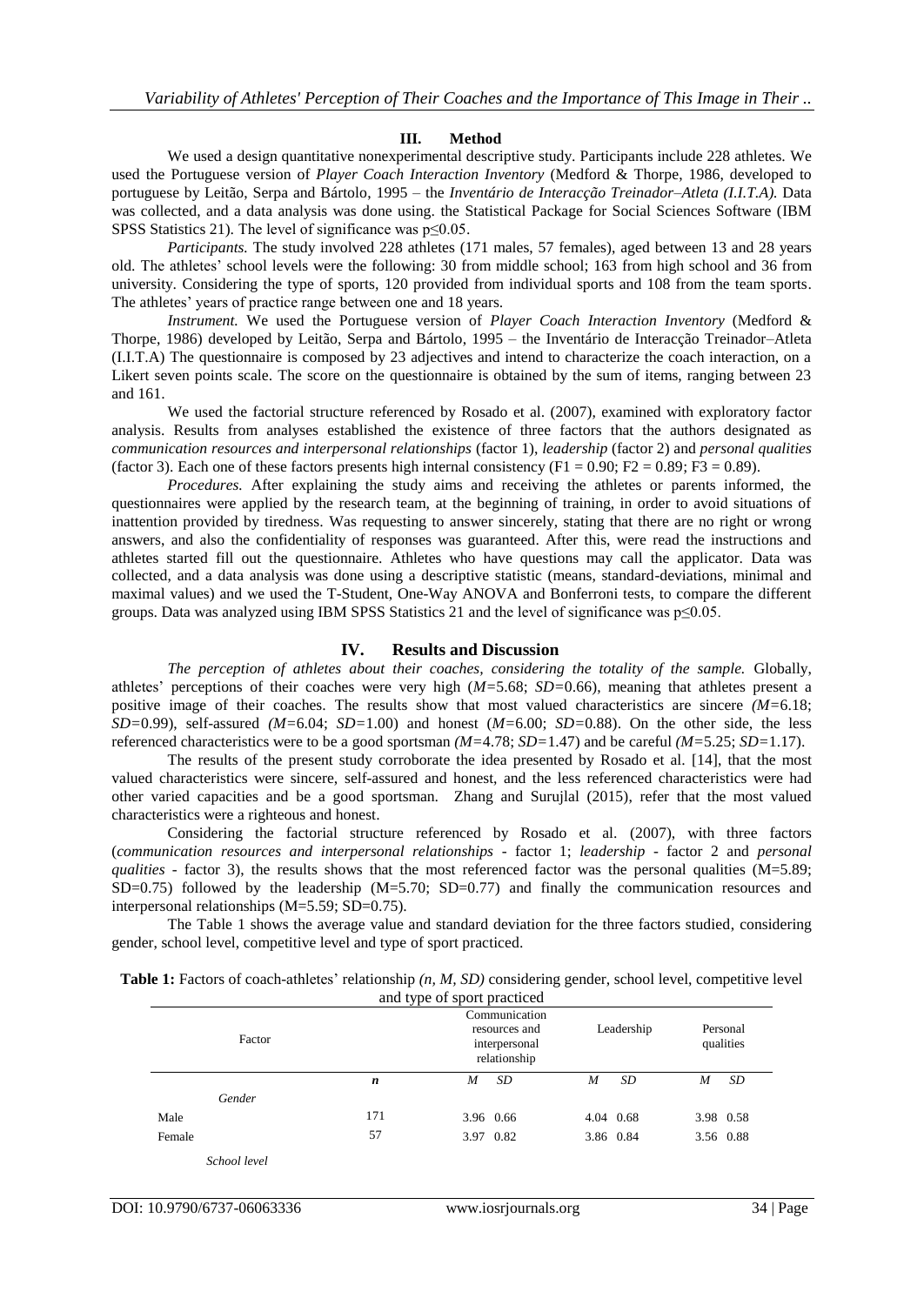| Middle school     | 30  | 5.40 0.80 | 5.83 0.86  | 6.03 0.59 |
|-------------------|-----|-----------|------------|-----------|
| High school       | 163 | 5.63 0.78 | 5.66 0.64  | 5.84 0.78 |
| University        | 36  | 5.60 0.83 | 5.77 1.11  | 6.00 0.70 |
| Competitive level |     |           |            |           |
| National          | 159 | 5.59 0.82 | 5.61 0.73  | 5.85 0.78 |
| International     | 69  | 5.60 0.58 | 5.92 .0.81 | 5.99 0.66 |
| Type of sport     |     |           |            |           |
| Individual        | 120 | 5,40 0.75 | 5.88 0.70  | 5,91 0.70 |
| Team              | 108 | 5.80 0.70 | 5.50 0.79  | 5.87 0.81 |

The comparative study shows that some factors were significantly influenced by athlete's gender, competitive level and type of sport practiced. On the other side, the perception of athletes about their coaches was not significantly differenced considering the athletes school level. The personal qualities factor was not differentiated by any of the independent variables.

*The perception of athletes about their coaches, considering gender.* Significant differences were found in *leadership* considering gender,  $[t(226) = 4.095, p \le 0.001]$ , having the female group presented a high average value. The other two factors (communication resources and interpersonal relationships and personal qualities) had no significant differences considering this variable. Different result was found in other study (Dittmore, Li & Park, 2015), when the authors refer that female athlete presents a high value for communication aspects.

*The perception of athletes about their coaches, considering competitive level.* Comparing the international group with the national group, significant differences were found in leadership factor  $\left[\frac{t(226)}{2}\right]$ 2.847, p=0.05], presenting the international group a high value. Similar results (Rolla, 2008) was found in Basketball players, having the group with high practice level a better perception of coaches; but different results were found in another study (Rosado et al, 2007), were the authors concluded that the perception of coaches was not differenced considering the practice level.

*The perception of athletes about their coaches, considering the type of sport.* Considering the type of sport, two factors had significant differences; communication resources and interpersonal relationships  $\left[\frac{t(226)}{2}\right]$ 4.179, p≤0.001] and personal qualities [*t*(226)=3.830, p≤0.001]. The athletes of individual sports referenced more the leadership factor than the athletes of team sports. The communication resources and interpersonal relationships factor was more indicated by athletes of team sports. The athletes of individual sports referenced more the proximity with coach than the athletes of team sports (Lorimer and Jowett, 2009). On the other side, the athletes of team sports referenced more the perception of efficacy, trust and respect.

Some authors like Zhang and Chelladurai (2013), refer the importance of coach-athletes' relationship and the perception of athletes about their coaches; authors concluded that athletes were more motivated when they considered that their coaches had a high level of integrity and honesty.

## **V. Conclusions**

Considering the aim of present work and the results founded we would like to highlight the following aspects:

- (1) Globally, athletes present a very positive image of their coaches;
- (2) Several factors were significantly influenced by athlete's gender, competitive level and type of sport practiced;
- (3) The perception of athletes about their coaches was not significantly differenced considering the athletes school level;
- (4) The personal qualities factor was not differentiated by any of the independent variables.
- (5) The leadership factor was differentiated considering athletes gender, competitive level and type of sport practiced;
- (6) The communication resources and interpersonal relationships factor was differentiated considering the type of sport practiced.

## **VI. Recommendations for Future Research**

The effectiveness of coach-athletes relationship results of complex and dynamic process between the coaches and athletes, influenced by several variables where athletes' perceptions and evaluation must be considered as a main resource to better coaching.